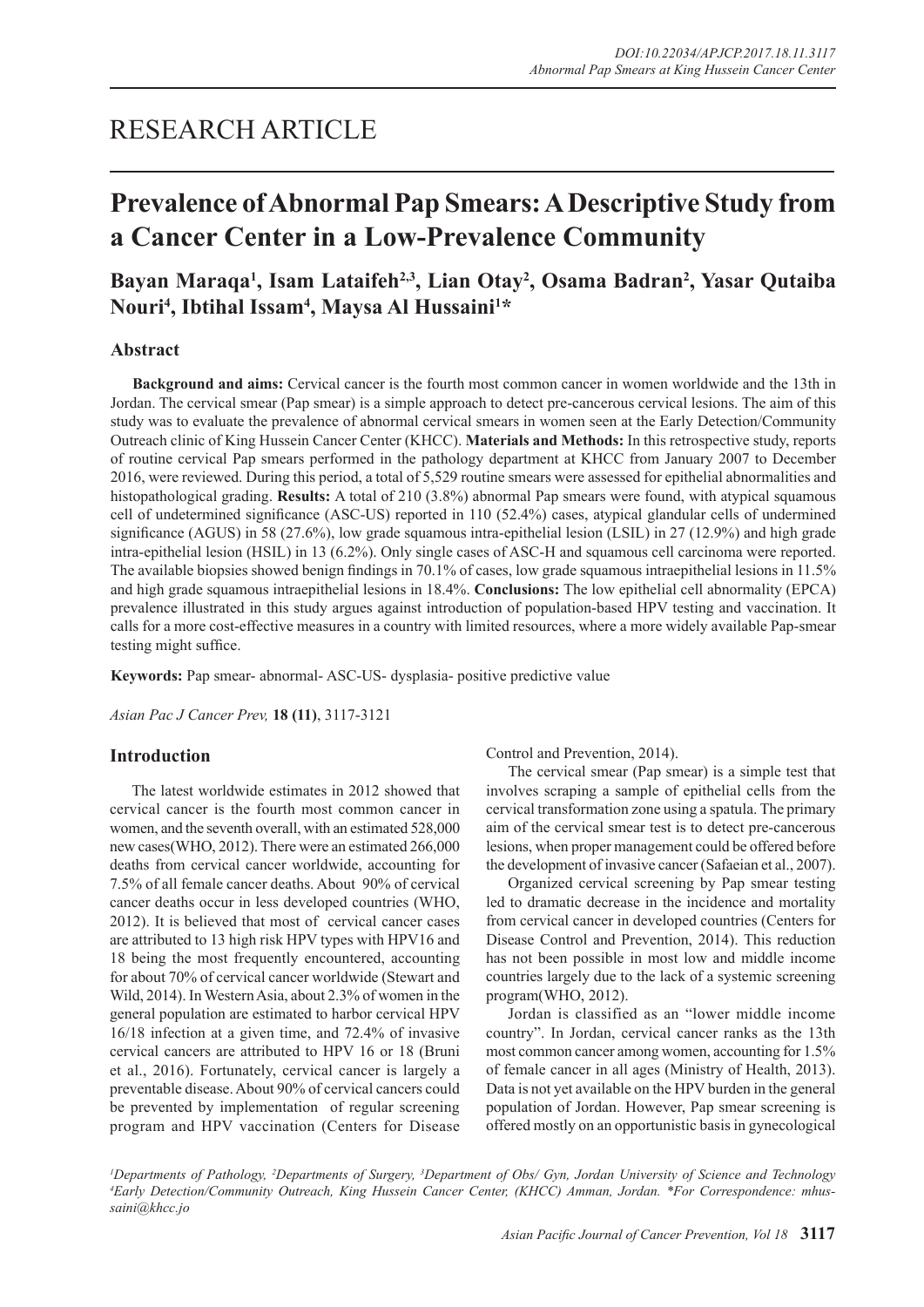#### *Bayan Maraqa et al*

and family planning clinics. Although 50-75% of women in Jordan have heard about the Pap smear as a mean to detect cervical cancer, only 15-40 % have ever been screened (Amarin et al., 2008; Barghouti et al., 2008; Department of Statistics [Jordan] and ICF International, 2013; Al Rifai and Nakamura, 2015). Furthermore, more than half of Jordanian gynecologists questioned the cost effectiveness of cervical smear test and one third were not requesting Pap smear testing for their patients (Lataifeh et al., 2009).

The current study was conducted to evaluate the prevalence of abnormal cervical smear in women seen at the Early Detection/ Community Outreach Clinic at King Hussein Cancer Center (KHCC), and to investigate any change in the prevalence of abnormal Pap smear over time. This might help to guide future direction into the need for a national screening program for cervical cancer, and additional preventive measures including HPV testing and HPV vaccination.

### **Materials and Methods**

This is a retrospective cohort study based on a review of the reports of cervical Pap smears performed in the pathology department at King Hussein Cancer Center (KHCC) from January 2007 to December 2016. After obtaining the approval from the Institutional Review Board, all Pap smear files as well as surgical pathology files were searched for "routine" Pap smears. During this period, conventional Pap smear tests were used in the first 8 years (2007–2014), whereas in the last 2 years both conventional and SurePath slides were evaluated simultaneously for each case. Abnormal routine Pap smears were classified according to latest Bethesda system into the following categories: Atypical squamous cells of undetermined significance (ASC-US), atypical squamous cells cannot exclude high grade squamous intraepithelial lesion (ASC-H), low grade squamous intraepithelial lesion (LSIL), high grade squamous intraepithelial lesion (HSIL), squamous cell carcinoma (SCC), atypical glandular cells of undetermined significance (AGUS), and adenocarcinoma (ADC). For each abnormal Pap smear, correlation with tissue biopsy from the cervix if available was also performed. The presence and the grade of dysplasia as well as the utility of immune stains performed on tissue biopsy especially P16 (Clone E6H4, ready to use, Roche) and HPV-16 (Clone Cam Vir-1, ready to use, BioGenex) in confirming or ruling out HPV infection were collected when available. P16 testing was not done on the Pap smear of the Surepath cases.

Excel sheet version (2013) was used for data analysis. Descriptive statistics using frequencies and percentages were applied for Pap smear and cervical biopsy results. While positive predictive value of our Pap smear results (probability of having the dysplasia with positive Pap smear results after definite diagnosis with cervical biopsies) was calculated using the following equation.  $PPV =$  number of patients having cervical dysplasia and had abnormal Pap smear / Number of patients having cervical dysplasia and had abnormal Pap smear + Number of patients who do not have cervical dysplasia and had

abnormal Pap smear result.

#### **Results**

During the 10-year period a total of 13,093 Pap smears were reported. Of these, 5,529 (42.2%) were routine Pap smears performed as a screening test, and the rest were for follow up of diagnosed cervical and endometrial cancer patients. The latter cases were excluded from further analysis. Of the routine smears, there were a total of 210 (3.8%) abnormal Pap smears. The most frequent epithelial cell abnormalities were ASC-US reported in 110 (52.4%) cases, followed by AGUS in 58 (27.6%) cases. Out of the 210 abnormal smears, there were 27 (12.9%) LSIL and 13 (6.2%) HSIL cases, respectively. Only a single case of

| lable 1. Yearly Analysis of Pap Smear Diagnoses from $2007$ to $2016$                  |           |               |            |             |            |            |            |                                                      |                                      |                                                                                                                                                                                                                                                                                                                           |  |
|----------------------------------------------------------------------------------------|-----------|---------------|------------|-------------|------------|------------|------------|------------------------------------------------------|--------------------------------------|---------------------------------------------------------------------------------------------------------------------------------------------------------------------------------------------------------------------------------------------------------------------------------------------------------------------------|--|
| Year                                                                                   | 2007      | 2008          | 2009       | 2010        | 2011       | 2012       | 2013       | 2014                                                 | 2015                                 |                                                                                                                                                                                                                                                                                                                           |  |
| lotal Pap smears                                                                       | 66        | 1227          | 1309       | 1360        | 1380       | 1355       | 1288       | 1355                                                 | 1312                                 |                                                                                                                                                                                                                                                                                                                           |  |
| Routine Pap                                                                            | 716(74.0) | 844 (64.5)    | 726 (55.5) | 454 (33.4)  | S23 (37.9) | 657(48.5)  | 355 (27.6) | 426 (31.4)                                           | 221 (16.8)                           |                                                                                                                                                                                                                                                                                                                           |  |
| EPCA                                                                                   | 16(2.2)   | 37(4.4)       | 32(4.4)    | $10\ (2.2)$ | 18(3.4)    | 41 $(6.2)$ | 18(5.1)    | 6(1.4)                                               | 14(6.3)                              |                                                                                                                                                                                                                                                                                                                           |  |
| ASC-U                                                                                  | 6(1.26)   | 19 (2.25)     | 19(2.6)    | 4(0.88)     | 9(1.72)    | 20 (3.04)  | 13(3.7)    | 1(0.23)                                              | 10(4.5)                              |                                                                                                                                                                                                                                                                                                                           |  |
| ASC-H                                                                                  | (0)       | (0)           | (0)        | (0)         | (0)        | (0)        | (0)        | $\begin{matrix} 0 \\ 0 \end{matrix}$                 | (0)                                  | $\begin{array}{c cc}\n & 2016 & \text{Total} & \text{Total} \\ & 607 (39.4) & 5529 \\ & 18 (2.9) & 210 (3.8) \\ & 10 (16) & 110 (2) \\ & 10 (116) & 1 (0.02) \\ & 0 (0) & 27 (0.5) \\ & 0 (0) & 13 (0.23) \\ & 0 (0) & 11 (1.8) & 58 (1.05) \\ & 11 (1.8) & 58 (1.05) \\ & 11 (1.8) & 58 (1.05) \\ & 11 (1.8) & 58 (1.05$ |  |
| ПSП                                                                                    | 6(0.84)   | 6(0.7)        | 4(0.55)    | 1(0.22)     | (0)        | $8(1.2)$   | 1(0.3)     | $\begin{smallmatrix} & 0 \\ 0 & 0 \end{smallmatrix}$ | 1(0.45)                              |                                                                                                                                                                                                                                                                                                                           |  |
| <b>HSIL</b>                                                                            | (0)       | (0)           | 2(0.27)    | (0.22)      | 5(0.96)    | 2(0.3)     | 1(0.3)     | $\frac{0}{2}$                                        | 2(0.9)                               |                                                                                                                                                                                                                                                                                                                           |  |
| SCC                                                                                    | (0)       | $\frac{0}{0}$ | (0.14)     | (0)         | (0)        | (0)        | (0)        | (0)                                                  | $\begin{matrix} 0 \\ 0 \end{matrix}$ |                                                                                                                                                                                                                                                                                                                           |  |
| <b>AGUS</b>                                                                            | 1(0.1)    | 12(1.4)       | 6(0.83)    | 4(0.88)     | 4(0.76)    | 11(1.67)   | $3(0.8)$   | 5(1.2)                                               | 1(0.45)                              |                                                                                                                                                                                                                                                                                                                           |  |
| Figures in parentheses give the percentage with respect to the number of routine $Pap$ |           |               |            |             |            |            |            |                                                      |                                      |                                                                                                                                                                                                                                                                                                                           |  |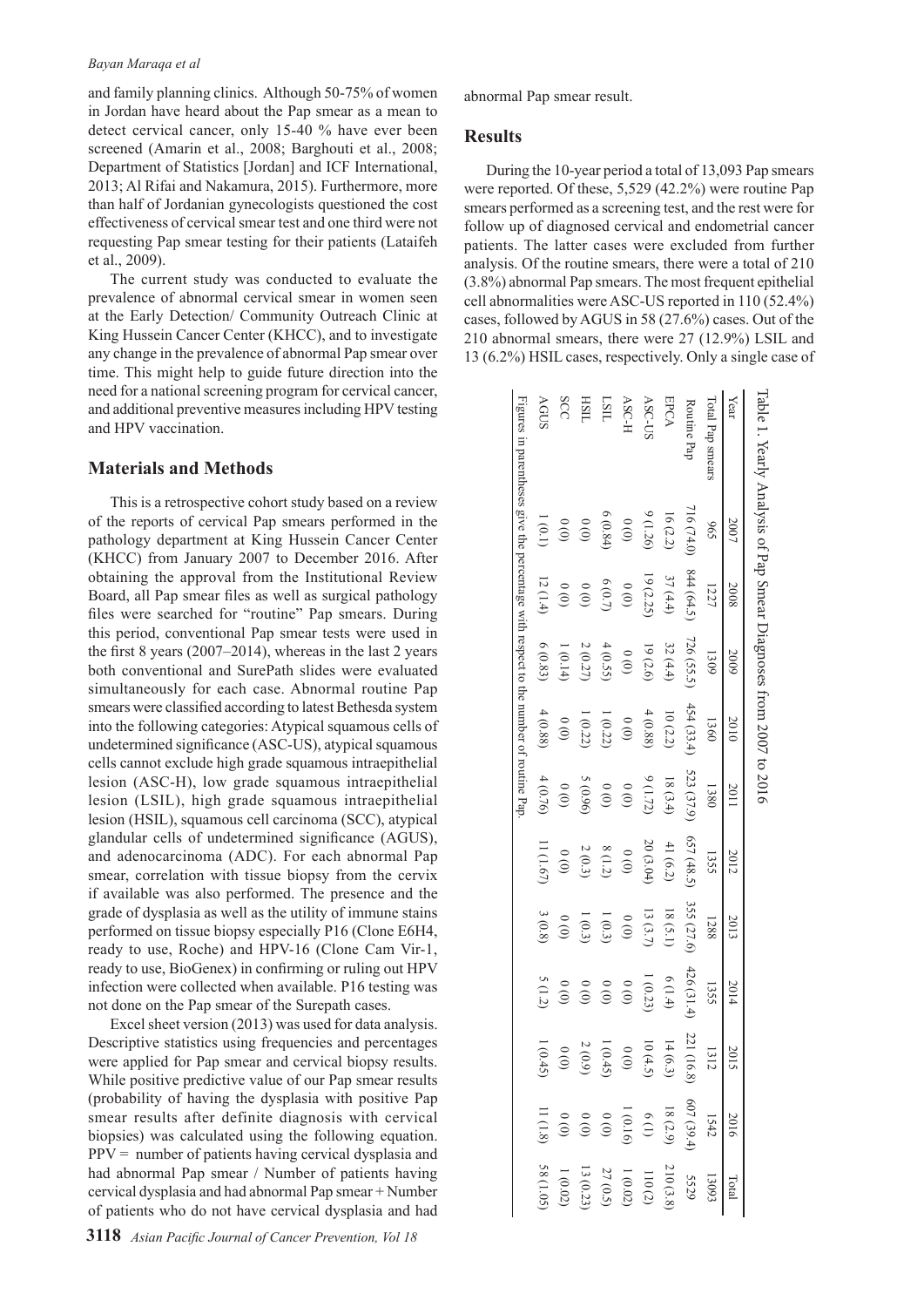Table 2. Biopsy Correlation with Abnormal Pap Smears (2007-2016)

| Pap smear diagnosis | $\#$ cases                                                                                      | Pathology Correlation | Benign   | Low Grade | High Grade |  |
|---------------------|-------------------------------------------------------------------------------------------------|-----------------------|----------|-----------|------------|--|
| ASC-US              | 110                                                                                             | 44                    | 31(70.5) | 7(16%)    | 6(13.5)    |  |
| ASC-H               |                                                                                                 |                       | 0(0)     | 0(0)      | 1(100)     |  |
| <b>LSIL</b>         | 27                                                                                              | 14                    | 10(71.5) | 3(21.5)   | 1(7)       |  |
| <b>HSIL/SCC</b>     | 14                                                                                              | 8                     | 4(50)    | 0(0)      | 4(50)      |  |
| AGUS/ADC            | 58                                                                                              | 20                    | 16(80)   | 0(0)      | 4(20)      |  |
| Total               | 210                                                                                             | 87                    | 61(70.1) | 10(11.5)  | 16(18.4)   |  |
|                     | Numbers in parentheses give the percentage with respect to the number of pathology correlation. |                       |          |           |            |  |

Table 3. Biopsy Correlation and P16 Immunostains Results for Abnormal Pap Smears (2007-2016)

| Pap smear diagnosis | $\#$ cases                                                           | Pathology Correlation | Total P16 immunostain | Positive | Negative |  |  |
|---------------------|----------------------------------------------------------------------|-----------------------|-----------------------|----------|----------|--|--|
| ASC-US              | 110                                                                  | 44                    | 36                    | 12(33)   | 24(77)   |  |  |
| ASC-H               |                                                                      |                       |                       | 1(100)   | 0(0)     |  |  |
| LSIL                | 27                                                                   | 14                    | 9                     | 4(44)    | 5(56)    |  |  |
| <b>HSIL</b>         | 14                                                                   | 8                     |                       | 3(43)    | 4(57)    |  |  |
| <b>AGUS</b>         | 58                                                                   | 20                    |                       | 2(40)    | 3(60)    |  |  |
| Total               |                                                                      |                       | 58                    | 22(38)   | 36(62)   |  |  |
|                     | Figures in parentheses give the percentage with respect to total P16 |                       |                       |          |          |  |  |

ASC-H and squamous cell carcinoma, respectively, were reported. Table-1 shows the distribution of abnormal Pap smears during the study period.

A total of 87 cervical biopsies for abnormal Pap smears were reported at KHCC. The results of cervical biopsies were benign findings in 61(70.1%) cases; low grade squamous intraepithelial lesion in 10 (11.5%) and high grade squamous intraepithelial lesion in 16 (18.4%) cases. Table 2 summarizes the biopsy findings in correlation with the different reported Pap smear categories. The overall positive predictive value of the Pap smear cytology diagnosed at KHCC was 30%.

For the available tissue biopsies, P16 immunostain was performed on 58 cases. There were 22(38%) positive cases and 36 (62%) negative cases. HPV-16 immunostain was performed on 28 biopsies. Positive results were reported in 5 (17.8%) cases. Three of which were diagnosed as LSIL on Pap smear, with the other two cases diagnosed as ASCUS and HSIL. Tables 3 and 4 summarize the findings of P16 and HPV-16 immunostains in available biopsies, respectively.

## **Discussion**

The incidence of cervical cancer is more common in less developed compared to more developed countries with age-standardized rate of 15.7 per 100,000 and 9.9 per 100,000, respectively(World Health Organization, 2012). Jordan has one of the lowest rates of cervical cancer across all Western Asia countries with age-standardized rate of 2.4 (Bruni et al., 2016). Around 50 new cases of cervical cancer are diagnosed annually in Jordan (Ministry of Health, 2013). Of these 70-80% are presented to and treated at KHCC, being the only national referral cancer center.

This article reported a low frequency of abnormal Pap smear of 3.8% , which would be concordant with the low prevalence of cervical cancer in WHO Eastern Mediterranean Region (WHO, 2012). This low frequency is probably a reflection of sexual behavior governed by religious and cultural values in such a conservative country.

Epithelial cell abnormality (EPCA) of 3.8% in the current study is comparable to similar studies performed in Middle East countries where the rate was reported as 4.4% in Kuwait, 3.5% in United Arab Emirates, 5.9% in Qatar, and 4.3% in Saudi Arabia (Al-Kadri et al., 2015; Kapila et al., 2015; Krishnan and Thomas, 2016; Elmi et al., 2017). Supporting the effect of religious restrictions, similar rates were also seen in studies performed in Islamic countries with a rate of 4.04% in Iran and even as low as 0.2 % in Turkey (Daloglu et al., 2014; Maleki

| Table 4. Biopsy Correlation and HPV-16 Immunostain Results for Abnormal Pap Smears (2007-2016) |  |
|------------------------------------------------------------------------------------------------|--|
|                                                                                                |  |

| Pap smear diagnosis                                                                  | $\#$ cases | Pathology Correlation | Total HPV-16 immunostain | Positive | Negative |
|--------------------------------------------------------------------------------------|------------|-----------------------|--------------------------|----------|----------|
| ASC-US                                                                               | 110        | 44                    | 19                       | 1(5)     | 18 (95)  |
| $ASC-H$                                                                              |            |                       |                          | 0(0)     | 1(100)   |
| LSIL                                                                                 | 27         | 14                    | 3                        | 3(100)   | 0(0)     |
| <b>HSIL</b>                                                                          | 14         | 8                     | 4                        | 1(25)    | 3(75)    |
| <b>AGUS</b>                                                                          | 58         | 20                    |                          | 0(0)     | 1(100)   |
| Total                                                                                |            |                       | 28                       | 5(18)    | 23(82)   |
| Figures in parentheses give the percentage with respect to total HPV-16 immunostain. |            |                       |                          |          |          |

*Asian Pacific Journal of Cancer Prevention, Vol 18* **3119**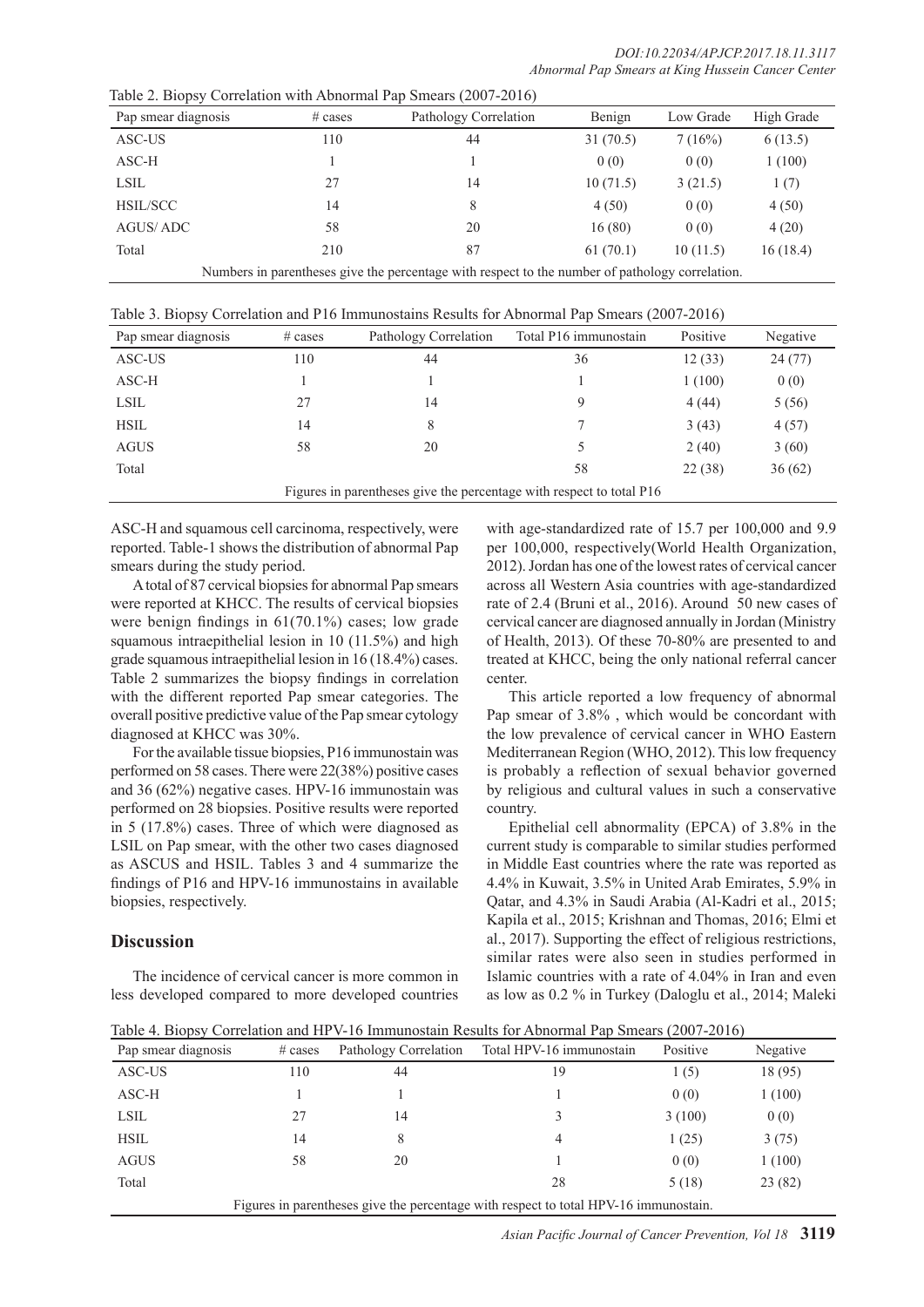et al., 2015). On the other hand, the rate of cervical smear abnormalities is higher in high risk areas and in areas with higher prevalence of HPV infection. This includes Russia, in which a rate of EPCA as high as 9.8%, India with rate of 10.8% and South Africa with rate of 17.3%, were reported (Singh and Singh; Shipitsyna et al., 2011; Richter et al., 2013). Interestingly; our EPCA rates were higher than that in other studies reported in Jordan, in which rates as low as 1.6% and 1% were reported (Dajani et al., 1995; Malkawi et al., 2004)

The ASC-US diagnostic category which describes cellular abnormalities that are more marked than those attributable to reactive changes but that quantitatively or qualitatively fall short of a definitive diagnosis of low-grade squamous intraepithelial lesion (Solomon and Nayar, 2004), remains a subjective category with threshold that varies among individual pathologists. It is the most common epithelial abnormality reported in our Pap smear results. Guidelines conclude that a rate of greater than 5% might constitute misuse of the term (Davey et al., 1994). In our study ASC-US rate was acceptable, as it represented 2% of all reported routine Pap smears. However, this rate is almost double the rate of a previous study performed in Jordan with a rate of 0.8% (Malkawi et al., 2004). This is probably a reflection of a lower threshold among our pathologists being affiliated with a cancer center. On the other hand, a similar and comparable rate of ASC-US was reported in other studies which were performed in low risk regions, such as a rate of 2.2% in Kuwait (Kapila et al., 2015), 1.4% in United Arab Emirates(Krishnan and Thomas, 2016), and 2.5% in Saudi Arabia (Al-Kadri et al., 2015). In comparison; ASC-US reporting rate was higher in Russia and South Africa with a rate of 7.2% and 4.7,respectively (Shipitsyna et al., 2011; Richter et al., 2013).

The American Society for Colposcopy and Cervical Pathology (ASCCP) guidelines for management of ASC-US cases with no HPV result is to repeat cytology at 1 year and if ASC-US persists or progressed into other categories, then colposcopy with endocervical sampling of any lesion is recommended (Massad et al., 2013). In our study, 31 out of 44 ASC-US cases with biopsies had benign findings, while 13 (29.5%) cases had cervical dysplasia. These results are close to a study performed by Barcelos, et al., who analyzed patients with ASC-US and reported dysplasia on tissue biopsy in 14.6% of cases (Barcelos et al., 2011). AGUS was the second most commonly encountered category, which accounted for 1.05% of all routine Pap smears. This is comparable to the incidence of AGUS category (0.8%) which was reported from Kuwait(Kapila et al., 2015). The rate in UAE and Saudi Arabia was much lower with 0.05% and 0.27%, respectively (Al-Kadri et al., 2015; Krishnan and Thomas, 2016). Similarly in a study performed to determine the clinical significance of AGUS , 24.8% of patients with AGUS abnormality had pre-neoplastic or neoplastic, squamous or glandular lesions on tissue biopsy (Chhieng et al., 2000). In this study, a follow up biopsy of AGUS cases showed cervical dysplasia in 20%. With the lack of national guidelines for the management of abnormal Pap smears in Jordan, a close follow up of ASC-US and

AGUS cases is warranted.

As for squamous dysplasia, the LSIL rate of 0.5% is double the rate of 0.02% that was previously reported from Jordan (Malkawi et al., 2004). As LSIL indicates viral cytopathologic changes of HPV infection, our results suggest a slight increase in the overall rate of HPV infection in Jordan. However, our results are still lower than high prevalence areas and are comparable to the rate of such abnormality reported in regional studies in Kuwait, UAE and Saudi Arabia where the prevalence of LSIL was 0.95%, 1.8% and 0.86%, respectively (Al-Kadri et al., 2015; Kapila et al., 2015; Krishnan and Thomas, 2016). In comparison; the rate is much higher in Russia (2.5%) and South Africa (3%) (Shipitsyna et al., 2011; Richter et al., 2013). Additionally, the rate of 0.23% and 0.02% for HSIL and SCC, respectively, and is consistent with rates reported in Kuwait (0.22% and 0.09%, respectively) and Saudi Arabia (0.22% and 0.04%, respectively) (Al-Kadri et al., 2015; Kapila et al., 2015).

In assessing the correlation between Pap smear cytology and the results of cervical biopsy; P16 and HPV-16 immunostains were used in a subset of cases with available biopsies to support the final diagnosis. P16 is a cyclin-dependent kinase inhibitor which is over expressed in cells infected by high-risk HPV and is negative in normal cervical squamous epithelium (Miller, 2002). Bose et al., (2005) reported P16 staining in 36% of abnormal pap smears. In our cohort P16 reactivity was seen in 38% of cases in total, and it was used to support the diagnosis of cervical dysplasia. We used HPV-16 immunostain to detect infection with the most common high risk HPV subtype, HPV-16 as a cause of cervical dysplasia and cervical cancer (Stewart and Wild, 2014), and our results are comparable to that reported in the literature. (Bose et al., 2005)

The overall positive predictive value (PPV) of Pap smear cytology diagnosed at KHCC was 30%. Literature review shows a high variability with a range from 17- 89%. A study from Turkey reported a PPV of 26% (Barut et al., 2015). Another study in Sudan reported a PPV of 87.5% (Ibrahim et al., 2012). Several studies from India reported variable PPV ranging from 22-97.5% (Hegde et al., 2011). This relatively low PPV might indicate a more cautious approach from our reporting pathologists. Overcalling trivial abnormalities that might be over looked in other settings where pathologists more frequently encounter HPV related abnormalities might be a plausible explanation.

We acknowledge the limitations of our study. All samples have been retrieved from a single institution and the number of cervical biopsies performed for abnormal Pap smears is low. Some of these biopsies might have been performed and the patients might have been managed accordingly outside KHCC. However; this study provides an update on the status of Pap smear findings in general and abnormal findings in particular in our population.

Based on the low rate of abnormal pap smears provided, the low prevalence of cervical cancer in Jordan, acknowledging that the positive predictive value of a single HPV test is around 20% for precancerous and even less for cancer (Centers for Disease Control and